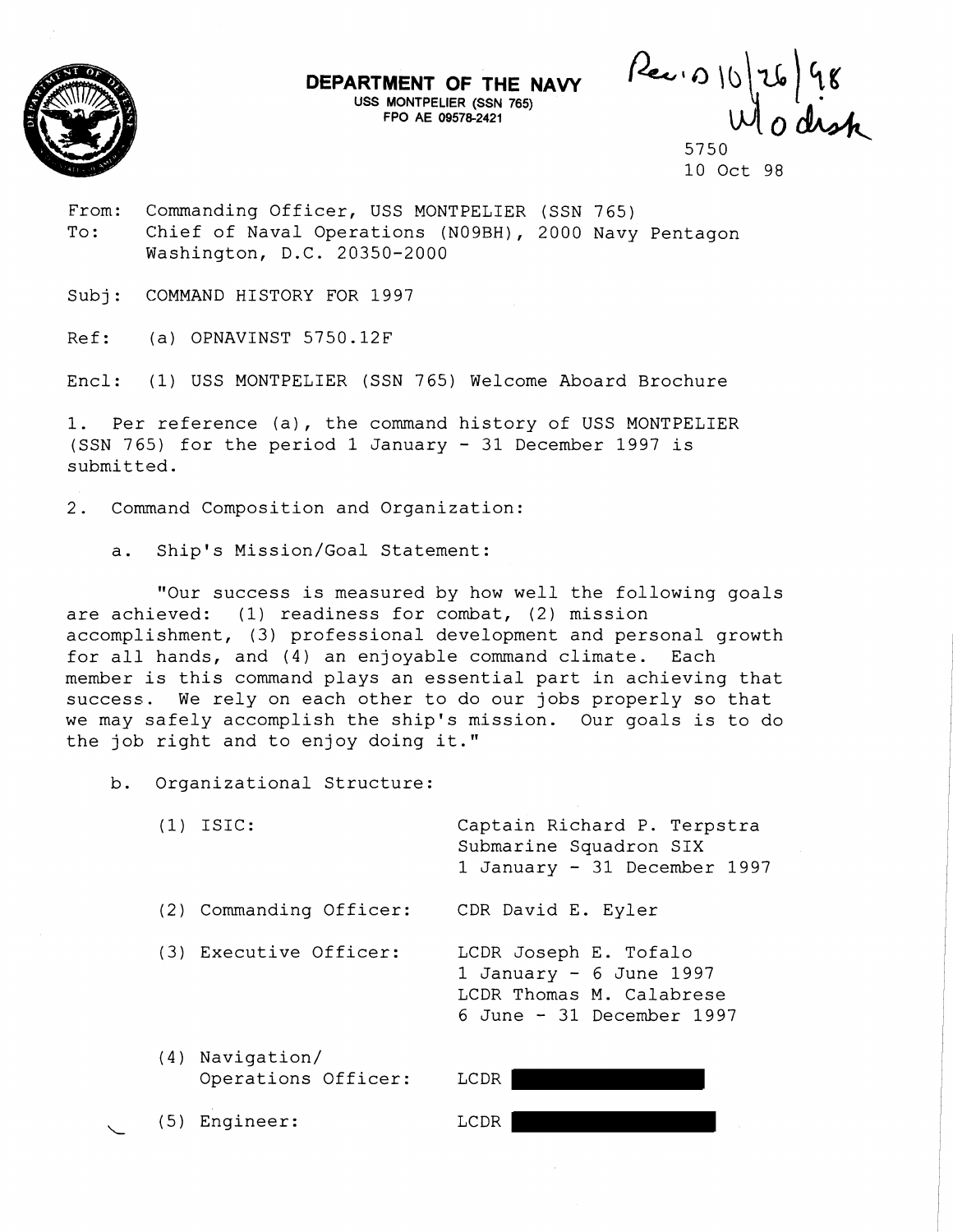Subj: COMMAND HISTORY FOR 1997

- (6) Combat Systems Officer: LT
- (7) Supply Officer LT
- (8) Division Officers: LT



c. The Commanding Officer's biography is contained in enclosure (1) .

d. USS MONTPELIER (SSN 765) was homeported in Norfolk, Virginia for this reporting period.

3. Chronology:

| Date                | Event                                         |
|---------------------|-----------------------------------------------|
| 1 Jan - 6 Jan       | Transit to Ionian Sea                         |
| 6 Jan               | Exercise with THEODORE ROOSEVELT Battle Group |
| 7 Jan               | Exercise THEODORE ROOSEVELT Battle Group in   |
|                     | the Tyrrhenian Sea                            |
| 7 Jan - 10 Jan      | Transit to LaMaddalena, Italy                 |
| $10$ Jan - $15$ Jan | In port LaMaddalena, Italy                    |
|                     | 15 Jan - 25 Jan Enroute to Limassol, Cyprus   |
| 25 Jan - 30 Jan     | Port visit in Limassol, Cyprus                |
|                     | 31 Jan - 3 Feb Transit to Straight of Sicily  |
| 3 Feb - 7 Feb       | Whale Watch Exercise in the Strait of Sicily  |
| 7 Feb               | Transit to Souda Bay, Crete                   |
| 8 Feb - 12 Feb      | Port visit in Souda Bay, Crete                |
|                     | 12 Feb - 16 Feb Enroute to LaMaddalena, Italy |
| $16$ Feb - $25$ Feb | Upkeep in LaMaddalena, Italy                  |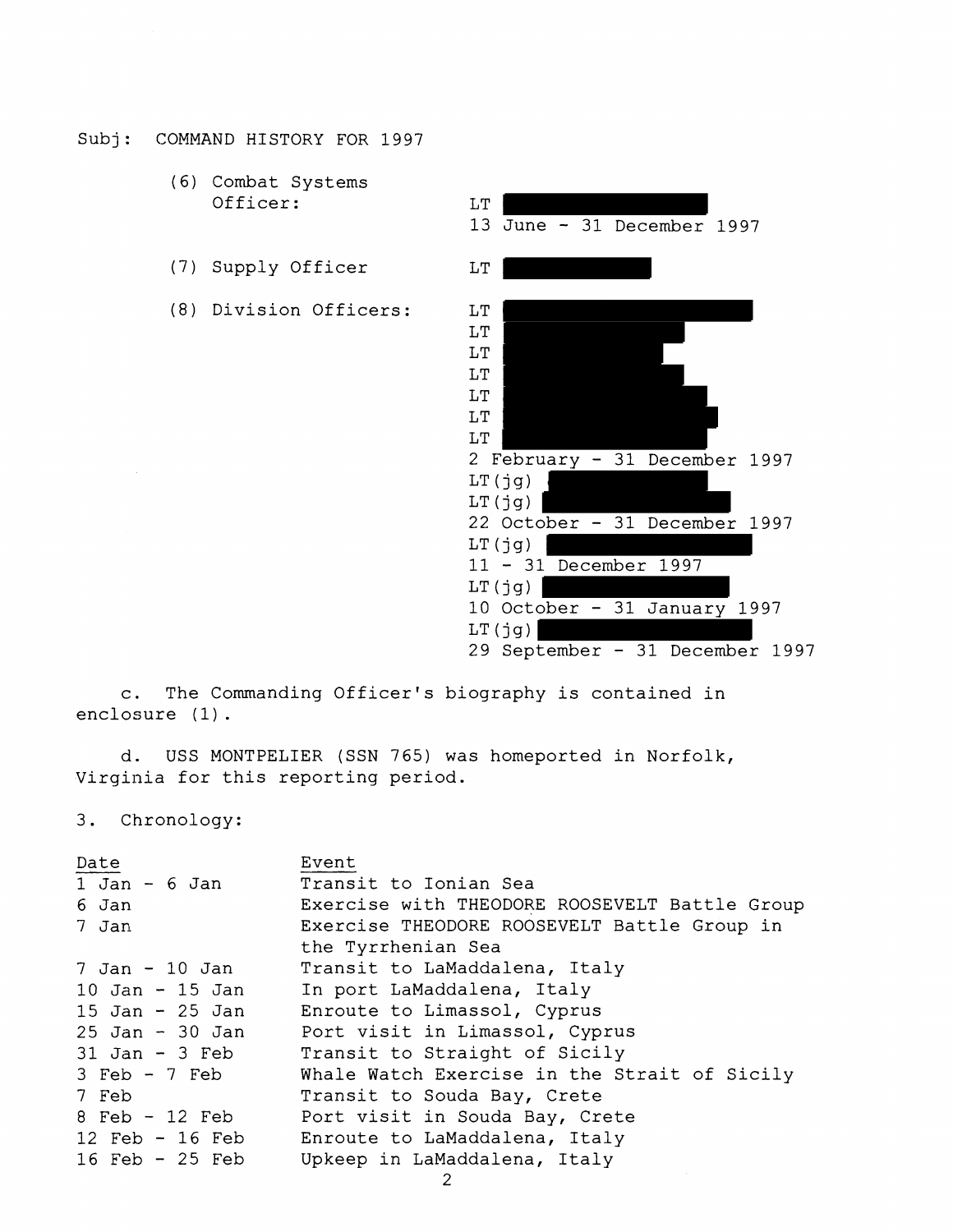## Subj: COMMAND HISTORY FOR 1997

```
25 Feb - 3 Mar 
3 Mar - 7 Mar 
7 Mar - 9 Mar 
9 Mar - 14 Mar 
14 Mar - 16 Mar 
16 Mar 
16 Mar - 23 Mar 
23 Mar - 27 Mar 
27 Mar - 31 Mar 
31 Mar 
1 Apr - 5 Apr 
5 Apr - 14 Apr 
14 Apr - 23 Apr 
24 Apr 
24 Apr - 29 Apr 
29 Apr - 9 May 
9 May - 19 May 
20 May - 22 May 
22 May 
22 May - 8 Jun
8 Jun - 12 Jun
12 Jun - 23 Jun 
23 Jun - 26 Jun 
26 Jun - 2 Jul 
2 Jul - 22 Aug 
22 Aug - 29 Aug 
30 Aug - 5 Sep 
5 Sep - 15 Sep 
15 Sep - 19 Sep 
19 Sep - 24 Sep 
24 Sep - 1 Oct 
1 Oct - 7 Oct 
7 Oct - 8 Oct 
8 Oct - 20 Oct 
21 Oct - 24 Oct 
24 Oct - 27 Oct 
27 Oct - 2 Nov 
2 Nov - 3Nov 
3 Nov - 7 Nov 
7 Nov - 11 Nov 
11 Nov - 21 Nov 
                      Enroute to COMSIXTHFLT INVITEX 1-97 Exercise 
                     COMSIXTHFLT INVITEX 1-97 Exercise 
                     Enroute to Haifa, Israel 
                     Port visit Haifa, Israel 
                     Transit to the Suez Canal 
                     Transited the Suez Canal 
                     Transited to the Arabian Gulf 
                     Transit to Jubail, Saudi Arabia 
                     Exercise NAUTICAL SWIMMER 1-97 
                     Transit to Bahrain 
                     Port visit in Bahrain 
                     Arabian Gulf operations 
                     Transit to Suez Canal 
                     Suez Canal Transit 
                     Transit to LaMaddalena, Italy 
                     Upkeep LaMaddalena, Italy 
                     Transit to Bermuda 
                     Operational Reactor Safeguards Examination 
                     enroute to Norfolk, VA 
                     Arrive Norfolk, VA 
                     Stand Down in Norfolk, VA 
                     Midshipmen Operations 
                     In port Norfolk, VA 
                     Sea Trials 
                     Moored Norfolk, VA 
                     In Drydock RESOLUTE 
                     In port Norfolk, VA 
                     Sea Trials 
                     In port Norfolk, VA 
                     CNO Special Operations in Virginia Cape 
                     Operating Areas 
                     Anchored off Annapolis, MD 
                     Independent steaming exercises in the 
                     Virginia Cape Operating Areas 
                     In port Norfolk, VA 
                     Underway Material Inspection 
                     Upkeep in Norfolk, VA 
                     Enroute to Port Canaveral, FL 
                     Port visit in Port Canaveral, FL 
                     JCS Battle Group COMPTUEX enroute to Puerto 
                     Rico 
                     In port in Roosevelt Roads, Puerto Rico 
                     JCS Battle Group COMPTUEX enroute to Saint 
                     Croix, Virgin Islands 
                     Port visit in Saint Croix, Virgin Islands 
                     COMPTUEX
```